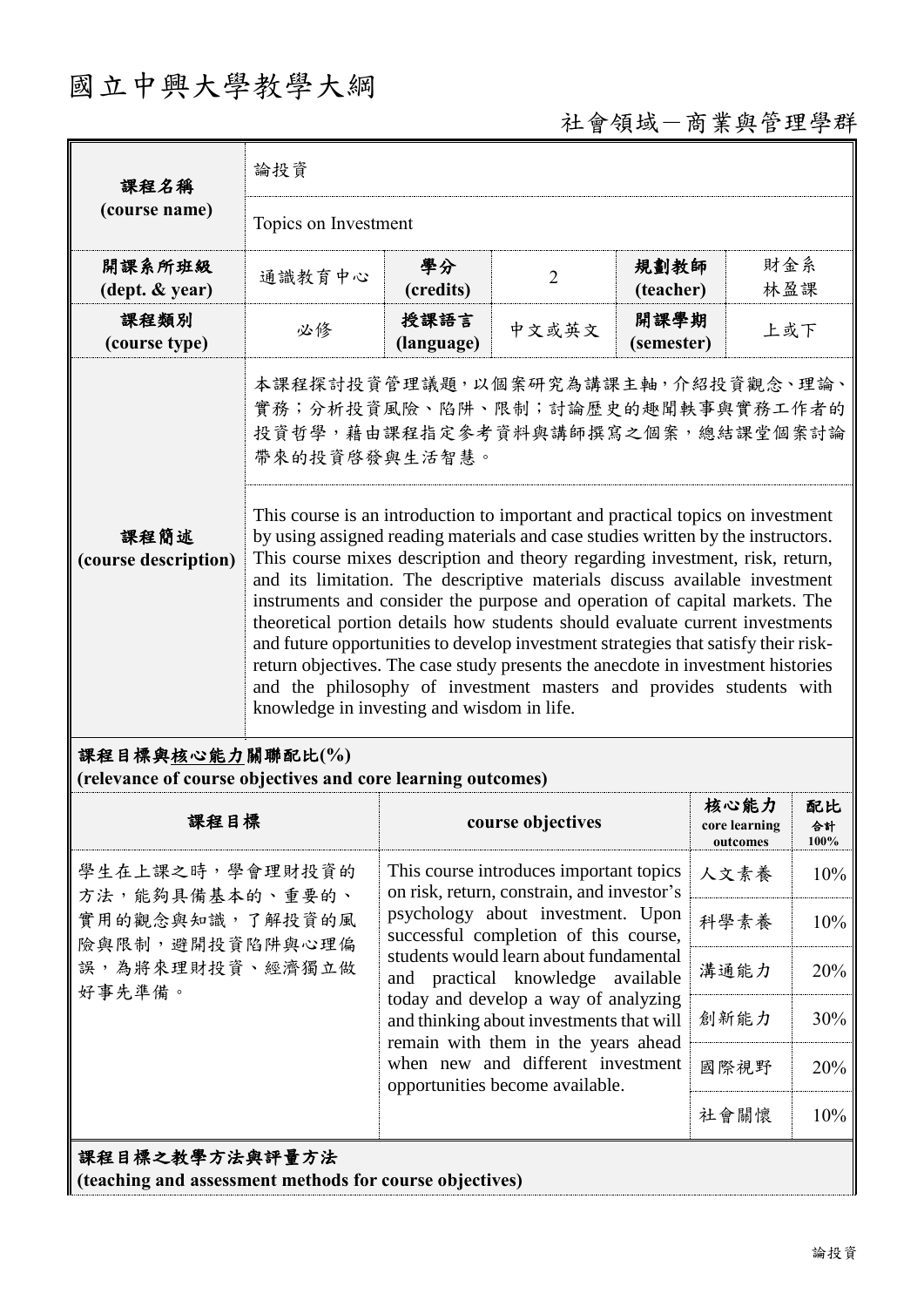| 教學方法 (teaching methods)                                                                                                                                                                                                                                     | 學習評量方式 (evaluation)                      |  |  |  |
|-------------------------------------------------------------------------------------------------------------------------------------------------------------------------------------------------------------------------------------------------------------|------------------------------------------|--|--|--|
| 講授、討論、演算、報告                                                                                                                                                                                                                                                 | 出席率/課堂討論 20%<br>個案討論心得作業 40%<br>期末報告 40% |  |  |  |
| 授課內容(單元名稱與內容、習作 / 考試進度、備註)<br>(course content and homework / tests schedule)                                                                                                                                                                                |                                          |  |  |  |
| 1.<br>時間價值/複利威力<br>2.<br>風險分析<br>3.<br>通貨膨脹/實質購買力<br>選擇權特質<br>4.<br>反脆弱策略<br>5.<br>6. 資產評價模式<br>另類投資/無形資產<br>7.<br>商業模式創新<br>8.<br>股東權益報酬率<br>9.<br>10. 代理人問題<br>11. 決策心理偏誤<br>12. 巴斯卡賭注/遊戲理論<br>13. 赢家詛咒/資訊不對稱<br>14. 金融龐氏騙局/撈灰金<br>15. 倖存者光環<br>16. 投資心理學 |                                          |  |  |  |

18. 大師投資哲學

## 教科書與參考書目(書名、作者、書局、代理商、說明) **(textbook & other references)**

- 1. Akerlof, George and Robert Shiller, 2009. Animal Spirits: How human psychology drives the economics and why it matters for global capitalism, Princeton University Press. (中文版:動物本 能,天下文化)
- 2. Anderson, Chris, 2006, The Long Tail: Why the Future of Business Is Selling Less of More. ( $\phi \propto$ 版:長尾理論,天下文化)
- 3. \*\*Buffett, Warren and Lawrence Cunningham, 2017. The Essays of Warren Buffett: Lessons for Corporate America, 4<sup>th</sup>. (中文版:巴菲特寫給股東的信,時報出版)
- 4. Dalio, Ray, 2017. Principles: Life and Work, Simon & Schuster, the USA. (中文版:原則,商周 出版
- 5. Dalio, Ray, 2019. Big Debt Crises, Simon & Schuster, the USA. (中文版:大債危機,商周出 版)
- 6. Kahneman, Daniel, 2011. *Thinking Fast and Slow*, Penguin Group. (中文版:快思慢想,天下文 化)
- 7. Levitt, Steven and Stephen Dubner, 2007, Freakonomics, Harper Collins Company, USA. (中文 版:蘋果橘子經濟學,大塊文化)
- 8. Levitt, Steven and Stephen Dubner, 2014. Think like a freak: the authors of Freakonomics offer to retrain your brain. HarperCollins Publishers (中文版:蘋果橘子思考術,大塊文化)